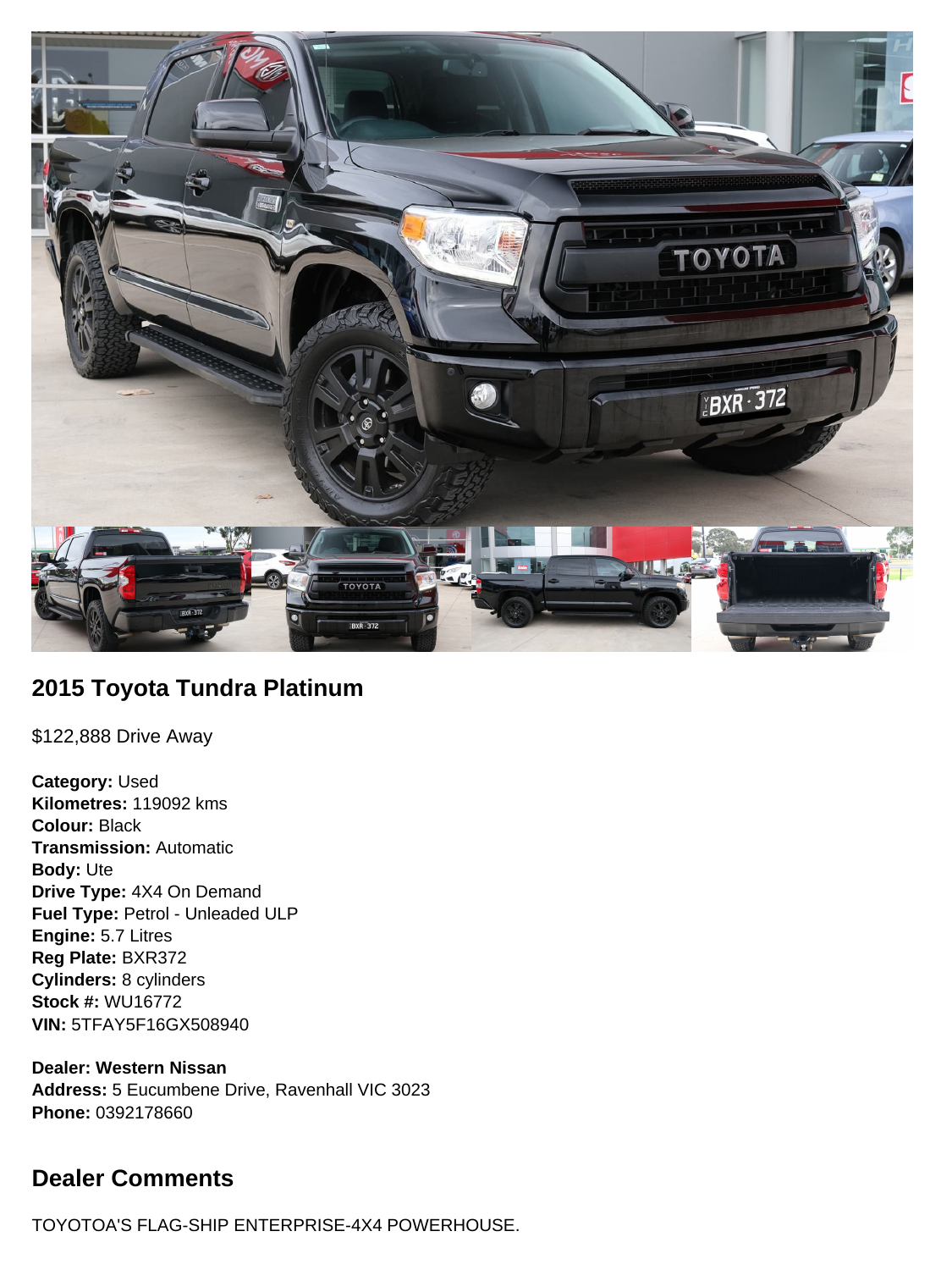ONE OF THE BEST 4X4 TRUCKS ON THE PLANET.

\*\*\* HARD TO FIND IN THIS CONDITION \*\*\*\*

A MUST TO INSPECT AND TO OWN,

THIS VEHICLE COMES WITH

- \* AUTOMATIC
- \* CRUISE CONTROL
- \* ALLOY WHEELS
- \* CLIMATE CONTROL
- \* ELECTRIC WINDOWS
- \* AUTO HEADLIGHTS

AND SO SO MUCH MORE.

SO CALL NOW TO ARRANGE TEST DRIVE AND FINANCE PRE-APPROVAL.

ALL TRADE-INS WELCOME.

WE ARE A 4 X AWARD WINNING NISSAN DEALERSHIP LOCATED 25MIN NORTH WEST OF THE CBD ON THE HWY

We are NOW OPEN for test drives and vehicle inspections, make your appointment now. LOOK, SEE, TEST DRIVE and Buy with confidence and safety, we are also a "CLICK and COLLECT' Licenced Company that offers FREE Transport delivery to your door anywhere in Melbourne. We still offer easy contactless methods for vehicle purchases, trade-ins and on-line free finance score and repayment obligation free. Great prices and deals at our Dealership or deal direct with on-line sales. All cars come with the VACC Guarantee for title, and a Road Worthy Certificate including oil and filter replacement. Contact us now...

\* If the price does not contain the notation that it is "Drive Away No More to Pay", the price may not include additional costs, such as stamp duty and other government charges. Please confirm price and features with the seller of the vehicle.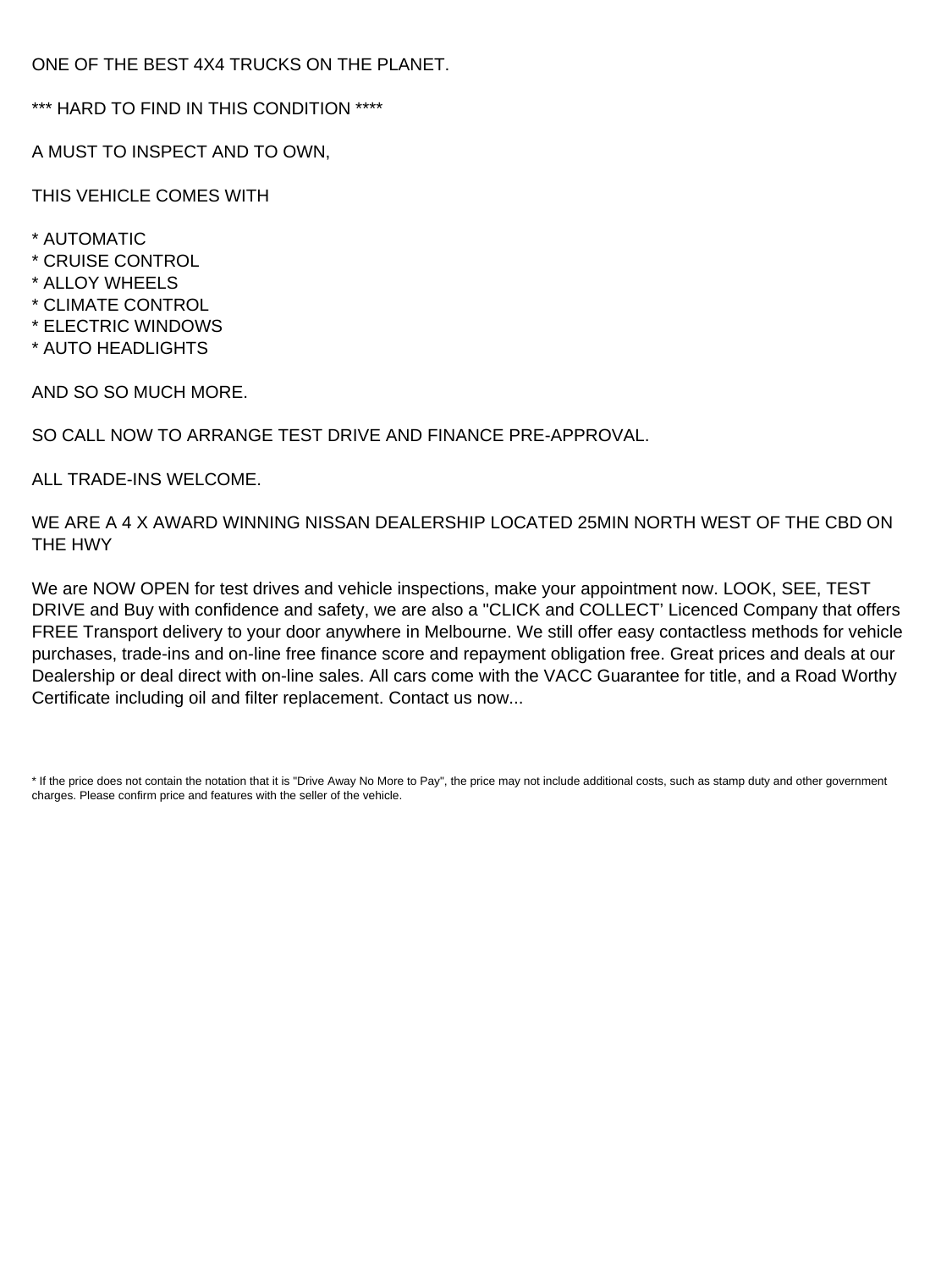# **Features and Specifications**

### **Audio, Visual & Communication**

| 2 Speaker Stereo                         | Audio - Aux Input Socket (MP3/CD/Cassette)   |
|------------------------------------------|----------------------------------------------|
| Audio - Aux Input USB Socket             | Audio - Input for iPod                       |
| Audio - MP3 Decoder                      | <b>Bluetooth System</b>                      |
| <b>CD Player</b>                         | Multi-function Control Screen - Colour       |
| <b>Instruments &amp; Controls</b>        |                                              |
| Clock - Digital                          | Tacho                                        |
| <b>Interior</b>                          |                                              |
| Trim - Cloth                             | Vinyl - Cabin Floor                          |
| <b>Lights &amp; Windows</b>              |                                              |
| Daytime Running Lamps                    | Headlamps - Electric Level Adjustment        |
| Headlamps Automatic (light sensitive)    | Power Windows - Front only                   |
| Rear View Mirror - Manual Anti-Glare     |                                              |
| <b>Safety &amp; Security</b>             |                                              |
| <b>Brake Assist</b>                      | Brake Emergency Display - Hazard/Stoplights  |
| ABS (Antilock Brakes)                    | Central Locking - Remote/Keyless             |
| Control - Electronic Stability           | Control - Traction                           |
| Control - Trailer Sway                   | EBD (Electronic Brake Force Distribution)    |
| Engine Immobiliser                       | <b>Hill Holder</b>                           |
| Seatbelt - Load Limiters 1st Row (Front) | Seatbelt - Pretensioners 1st Row (Front)     |
| Seatbelts - Lap/Sash for 2 seats         | Airbag - Driver                              |
| Airbag - Knee Driver                     | Airbag - Passenger                           |
| Airbags - Head for 1st Row Seats (Front) | Airbags - Side for 1st Row Occupants (Front) |
|                                          |                                              |

### **Seating**

Seats - Bucket (Front)

## **Steering**

Adjustable Steering Col. - Tilt only Multi-function Steering Wheel Power Steering

# **Suspension**

Independent Front Suspension Suspension Suspension - Leaf

# **Wheels & Tyres**

Spare Wheel - Full Size Steel